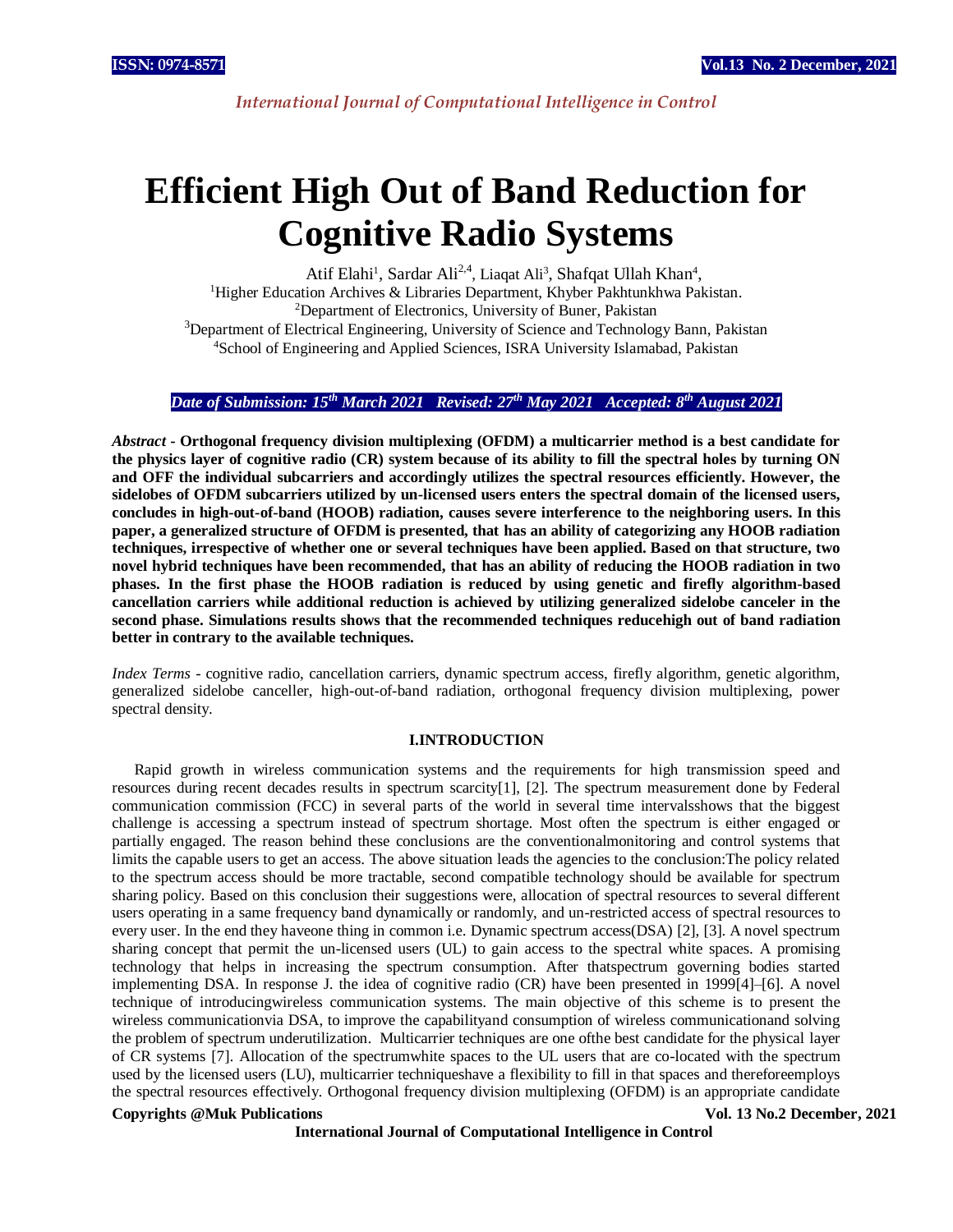for this purpose [8]–[10]. The main idea of OFDM is splitting up of the frequency selective channel into multiple frequency flat fading channels that are parallel as well as orthogonal. As the subcarriers of OFDM are overlapping in nature the spectral efficiency of the system becomes high, overcoming the problem of spectrum shortage and achieves the high data rate transmission. As OFDM has capability of modifying its transmitted spectrum according to the situationbyswitching ON and OFF the particular subcarriers, because of this it is the best multicarrier technique for the spectrum sharing systems but the main issue in OFDM systems is the suppression of sidelobes are the transmitter.

The interference suppression from the UL user to the LU is a difficult jobsince the transmission of a LU should not be disrupted from the transmission of neighboring and or UL user. In OFDM-based CR systems, UL users

utilize subcarriers that are unoccupied by the LUs. Since the sidelobes of OFDM subcarriers are crumbledas  $\frac{1}{1}$  $\frac{1}{x}$ , the

sidelobes of those subcarriers utilized by UL users enters the spectral domain of LU results in High-out-of-band (HOOB) radiation, causing severe interference to the adjacentusers and limits that use of available spectral resources in an efficient manner. Due to the high sidelobes it is not sufficient to ON and OFF the individual subcarriers in those channels where licensed users are operating. To tackle that problem different techniques are found in the literature that includes cancellation carriers [11]–[17], subcarrier weightings [18], [19], filtering [20], windowing [21], [22], precoding [23]–[28], multiple choice sequence [29] and constellation expansion [30], [31] etc.

In this paper, generalized structure of OFDM is presented, capable of categorizing any HOOB radiation reduction techniques, regardless ifone or various techniques have been applied and in accordance to the place where to apply, this structure is classifiedas: frequency domain and time domain techniques.Frequency domain is further divided into two subgroups, symbol mapping and precoding. Based on this generalized structure, we have proposed two new hybrid techniques that are capable of reducing HOOB radiation in two phases. In first phase, HOOB is reduced using genetic and firefly algorithm-based cancellation carriers while further reduction is achieved using generalized sidelobe canceller (GSC) in the second phase. The usefulness and feasibility of the proposed techniques is shown using computer simulations done in MATLAB, which shows that far superior reduction of HOOB radiation is accomplished in contrary to the available techniques.

The rest of the paper is organized as follows: first section is about the system model followed by proposed techniques and simulation results while conclusion is given in the end of the paper.

# **II. SYSTEM MODEL**

The block diagram of generalized OFDM structure is shown in Fig. 1. As depicted in the figure 1 the input bit stream mapped with  $M - PSK / M - QAM$  modulation followed by serial to parallel (S/P) conversion, whose output  $\mathbf{b}_l = \begin{bmatrix} b_{1,l}, b_{2,l},..., b_N \end{bmatrix}$  $\mathbf{b}_l = \left[ b_{l,l}, b_{2,l},..., b_{N,l} \right]$ <sup>T</sup> represents the modulated symbol vector with *N* symbols in *l*th time slot. After that each vector then passes through frequency domain block, where the frequency domain HOOB radiation reduction techniques that includes symbol mapping and precoding are applied. The output of frequency domain block is given by:

$$
\mathbf{d}_l = \mathbf{D}\mathbf{c}_l \tag{1}
$$



Figure 1: Generalized structure of OFDM

**Copyrights @Muk Publications Vol. 13 No.2 December, 2021**

**International Journal of Computational Intelligence in Control**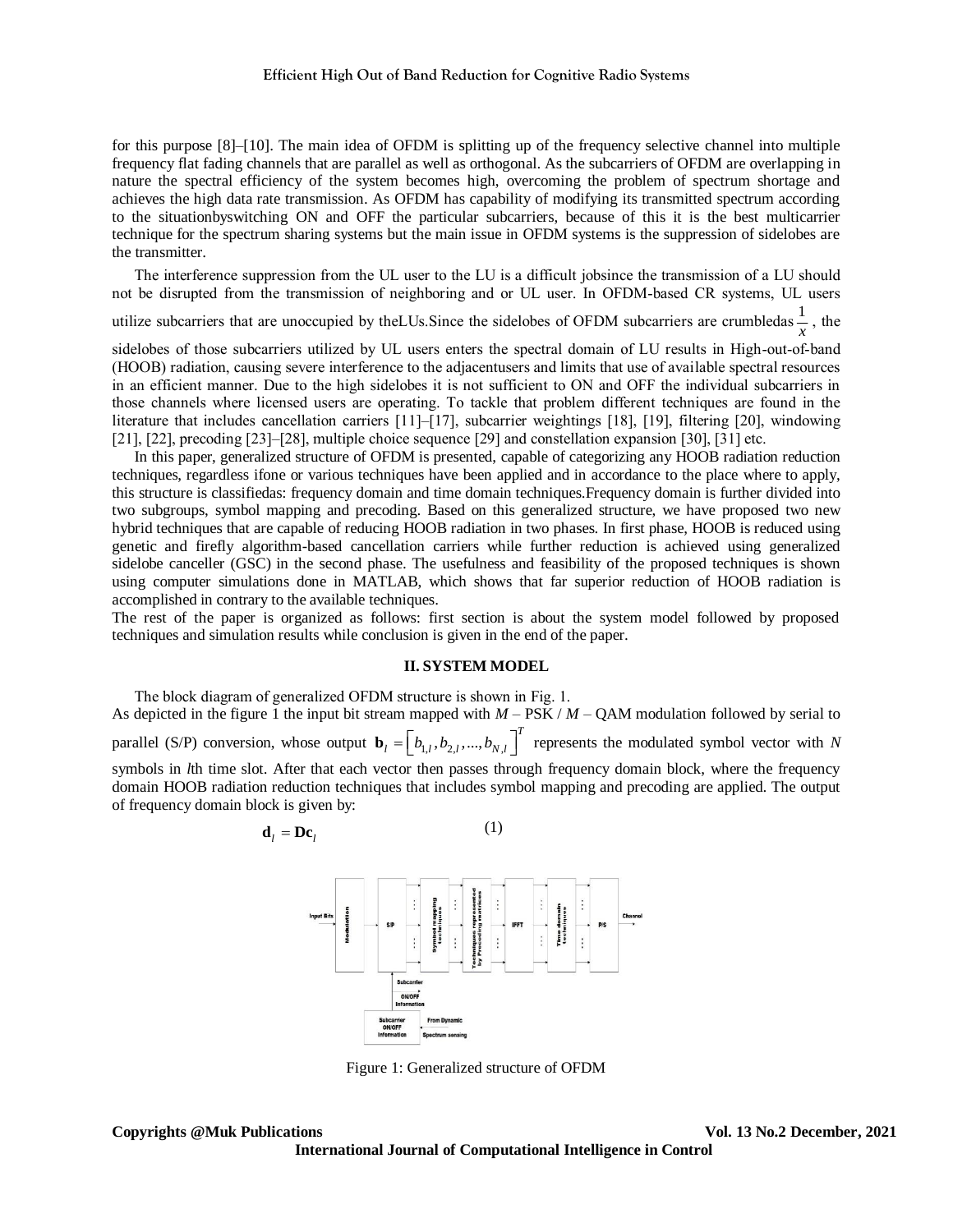#### **Atif Elahi, Sardar Ali, Liaqat Ali, Shafqat Ullah Khan**

Where **D** represents the precoding matrix while  $\mathbf{c}_l$  represents the output of symbol mapping from  $\mathbf{b}_l$ . It should be noted that here the dimension of vector **d***<sup>l</sup>* is greater than or equal to the dimension of vector **c***<sup>l</sup>* while the dimension of vector  $\mathbf{c}_l$  is greater than or equal to the dimension of symbol vector  $\mathbf{b}_l$ . The output from the frequency domain block is then passed through inverse fast Fourier transformation (IFFT) block and after insertion of cyclic prefix (CP) given by:

$$
\mathbf{s}_l = \mathbf{F} \mathbf{D} \mathbf{c}_l \tag{2}
$$

After that the vector **s***<sup>l</sup>* passes through time domain block, where the time domain HOOB radiation reduction techniques are applied whose output is given by:

$$
\mathbf{x}_l = \mathbf{HFDc}_l \tag{3}
$$

Where the matrix **H** represents windowing, filtering etc.

The *l*th transmitted continuous time domain signal for a given input modulated symbols **d***<sup>l</sup>* given in equation (1) is given by:

$$
x_{l}(t) = \sum_{i=1}^{N} d_{i,l} e^{j2\pi \frac{f_{i}}{T_{d}}}, -T_{CP} \le t \le T_{d}
$$
 (4)

Where  $d_{i,l}$  represents the *i*th element of vector bl, *N* represents the total number of available subcarriers,  $T_d$ represents the duration of one OFDM symbol without CP,  $T_{CP}$  represents the duration of CP, so therefore  $T = T_d + T_{CP}$ will be the duration of one OFDM symbol with CP and *f<sup>i</sup>* represents the center frequency of *i*th subcarrier.

In frequency domain signal in equation (4) is represented as:

$$
X_{l}\left(f\right) = \sum_{i=1}^{N} d_{i,l} s_{i}\left(f\right) \tag{5}
$$

Where

$$
s_i(f) = \frac{e^{-j\pi \left(\frac{f_i}{T_d} - f\right)(T_d - T_{CP})}}{\pi \left(\frac{f_i}{T_d} - f\right)T} \sin \left(\pi \left(\frac{f_i}{T_d} - f\right)T\right)
$$
(6)

The PSD of signal given in equation  $(5)$  is:

$$
P_{l}(f) = E\left\{ \left| X_{l}(f) \right|^{2} \right\}
$$
\n
$$
P_{l}(f) = \mathbf{s}(f) E\left(\mathbf{d}\mathbf{d}^{H}\right) \mathbf{s}^{*}(f)
$$
\n(8)

Where  $\mathbf{s}(f) = [s_1(f), s_2(f), ..., s_N(f)]^T$  $\mathbf{s}(f) = \left[s_1(f), s_2(f), ..., s_N(f)\right]^T$ . To protect the licensed users from the HOOB radiation of un-licensed

users, the PSD should be minimized.

# **III.PROPOSED TECHNIQUE**

In this section, details about two proposed hybrid techniques is presented. These techniques work in two phases. During first phase the HOOB radiation is reduced using genetic, firefly algorithm based cancellation carriers [32] that are represented by precoding matrices, while further reduction is achieved using GSC[33] in the second phase.

# *A. Phase I*

In this phase genetic and firefly algorithmbased cancellation carriers are used that are represented by precoding matrices. Assuming that the vector **b***<sup>l</sup>* contains the data symbolsall of them are equally probable and mutuallyindependent.

**International Journal of Computational Intelligence in Control**

**Copyrights @Muk Publications Vol. 13 No.2 December, 2021**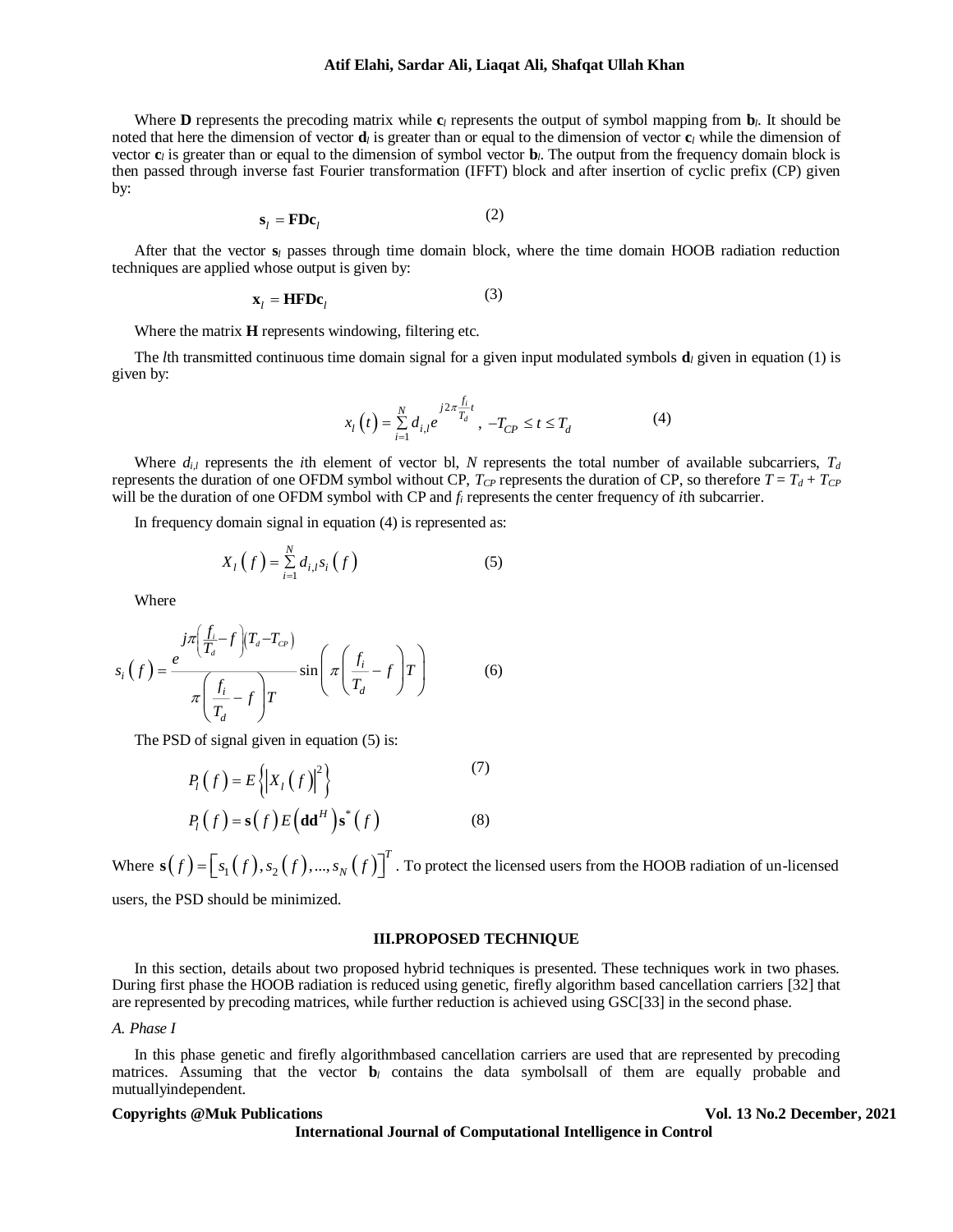$$
E\left[\mathbf{b}_{l}\mathbf{b}_{l}^{H}\right] = \mathbf{I}_{N\times N} \tag{9}
$$

Here**I**depict identity matrix of size $N \times N$ , the vector is then passed through S/P block followed by frequency domain block, whose output is given in equation (1).

In equation (1)  $\mathbf{d}_l$  will now represent the precoded vector having dimension  $M \times I$ ,  $\mathbf{c}_l = \mathbf{b}_l$  having dimension  $N \times I$ *1*(Remember thatsize of  $\mathbf{d}_l$  will be largerthan the size of  $\mathbf{c}_l$ ), where  $K = M - N$ depicts the total number of cancellation carriers injected on one and the other end of the OFDM signal and **D**depicts the precoding matrix of size $M \times N$  given by:

$$
\mathbf{D} = \begin{bmatrix} \mathbf{A}_{\frac{K}{2} \times N} \\ \mathbf{I}_{N \times N} \\ \mathbf{B}_{\frac{K}{2} \times N} \end{bmatrix}
$$
 (10)

The identity matrix **I** in the equation (10) shows the amplitudes of information subcarriers while matrix **A** and **B**  contains the optimized amplitudes of left and right handed cancellation carriers, calculated using genetic algorithm and firefly algorithm. The final signal in frequency domain after the phase I having reduced HOOB radiation will be given by:

$$
T_l(f) = \sum_{j=1}^{K/2} d_{l,j} s_j(f) + \sum_{i=1}^{N} d_{l,i} s_i(f) + \sum_{j=\frac{K}{2}+1}^{K} d_{l,j} s_j(f)
$$
(11)

#### *B. Phase II*

*If*  $\int = \mathbf{I}_{S \times N}$  (9)<br>
attis of size  $N \times N$ , the vector is then passed through S/P block fol<br>
at is given in equation (1).<br>
now regressent the precoded vector having dimension  $M \times L$ , c = b h will be larger<br>than the s In phase II, signal of equation (11) is first divided into *Nk*samples, collected in a vector **z** and is then passed through GSC, another frequency domain radiation reduction technique. It is divided into the upper and the lowersections. The upper section consists of a quiescent weight vector  $w_q$  that allow the input signal to pass through it and provides essentialincrease to the specified portion of the signal,fulfilling the constraints, while the lower portion contains the blocking matrix **B** and adaptive weight vector **w***a*.The job of a**B** is to blocks that specified portion of the signal and let the rest of the signal to pass, while the function of  $w_a$  is to provide essential increase to the rest of the signal. Finally the signal from the two portions of the GSC when subtracted results in the reduction of HOOB radiation.

The expressions for a well-known result of GSC are given as:

$$
\mathbf{w}_q^H = \mathbf{g}^H \left( \mathbf{C}^H \mathbf{C} \right)^{-1} \mathbf{C}^H
$$
\n
$$
\mathbf{B} = null \left( \mathbf{C}^H \right)
$$
\n(12)\n(13)

Where equation (12) depicts the expression for  $\mathbf{w}_q^H$  of size $N_k \times I$ , Cdepicts the constraint matrix of size $N_k \times I$ *N,*with*N* steering vectors given by:

$$
\mathbf{C} = [\mathbf{s}_1, \mathbf{s}_2, ..., \mathbf{s}_N]
$$
 (14)

Where *N*depictsthe number of subcarrier frequencies in the specified portion of the signal,  $s_i = |s_1, s_2, ..., s_{N_k}|$  $\mathbf{s}_i = \left[ s_1, s_2, ..., s_{N_k} \right]^T$ is the *i*th steering vector of size $N_k \times I$  whereas gdepicts the gain vector that contain gain associated to each steering vector. Finally **B**depicts the null space of size $N_k \times (N_k - N)$  such that:

$$
\mathbf{C}^H \mathbf{B} = \mathbf{O} \tag{15}
$$

Here O depicts the null matrix of size  $N \times (N_k - N)$ . The remaining signal that is preserved in the lower portion of GSC is then subtracted from the signal in the upper portion that contain the full signal. The output of GSC is given by:

### **Copyrights @Muk Publications Vol. 13 No.2 December, 2021**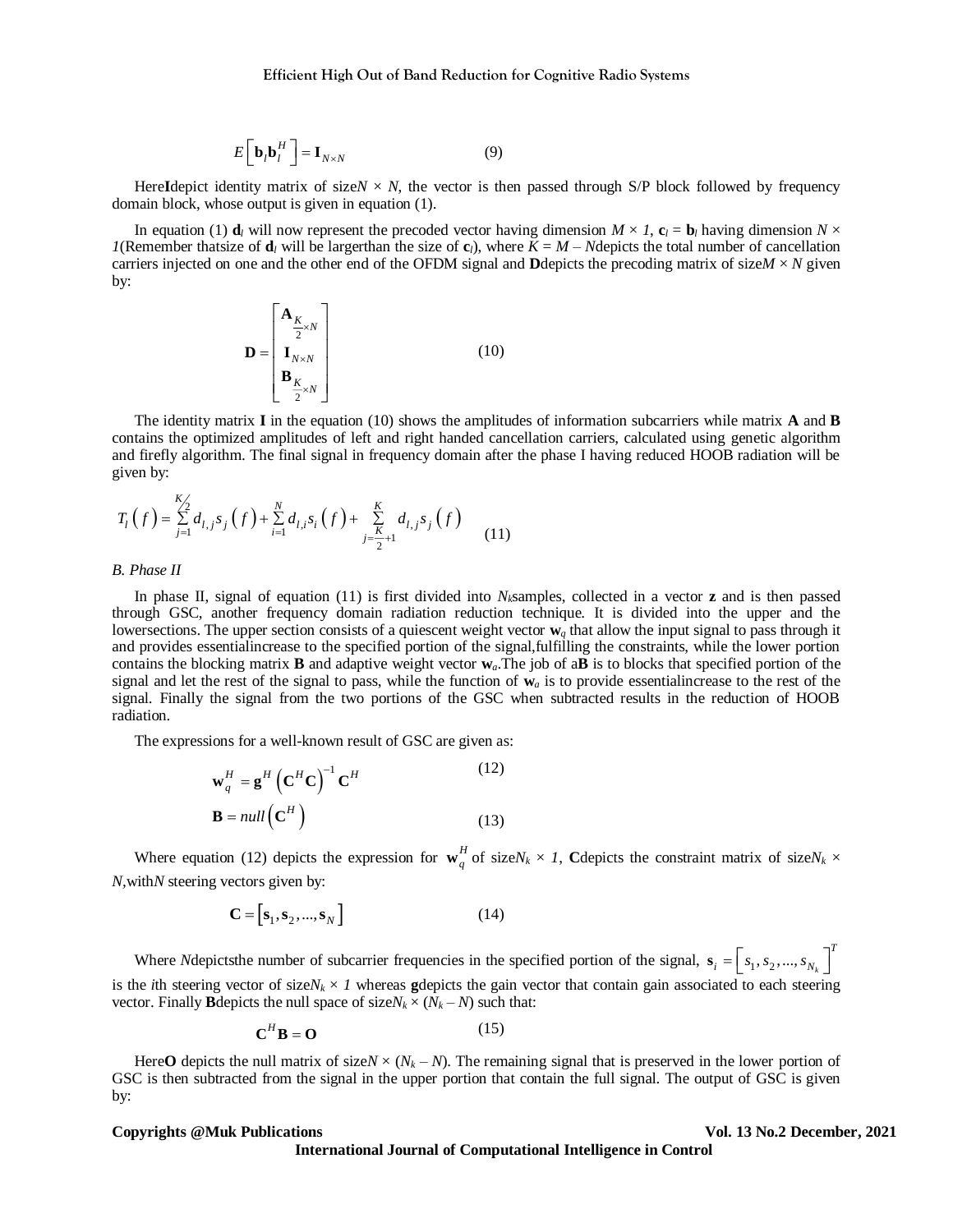$$
Y_{l}\left(f\right) = \mathbf{w}_{q}^{H}\mathbf{z} - \mathbf{w}_{a}^{H}\mathbf{B}\mathbf{z}
$$
\n
$$
Y_{l}\left(f\right) = \left(\mathbf{w}_{q} - \mathbf{B}\mathbf{w}_{a}\right)^{H}\mathbf{z}
$$
\n(16)

The optimum adaptive weight vector  $\mathbf{w}_a^H$ , in the lower portion denoted by  $\mathbf{w}_{a(opt)}^H$  $\mathbf{w}_{a(opt)}^H$  is used for minimization the cost function.

$$
J(\mathbf{w}_a) = (\mathbf{w}_q - \mathbf{B}\mathbf{w}_a)^H \mathbf{R} (\mathbf{w}_q - \mathbf{B}\mathbf{w}_a)
$$
(18)  

$$
\mathbf{w}_{a(opt)}^H = \mathbf{w}_q^H \mathbf{R} \mathbf{B} (\mathbf{B}^H \mathbf{R} \mathbf{B})^{-1}
$$
(19)

# **IV.SIMULATIONS & RESULTS**

(*f*) =  $\mathbf{w}_i^H \mathbf{z} = \mathbf{w}_i^H \mathbf{B} \mathbf{z}$  (*I*)<br>
(*f*) =  $(\mathbf{w}_g - \mathbf{B} \mathbf{w}_g)^H \mathbf{z}$  (*I*)<br>
adaptive weight vector  $\mathbf{w}_s^H$ , in the lower partian denoted by  $\mathbf{w}_{\text{off,opt}}^H$  is used<br>  $(\mathbf{w}_g - \mathbf{B} \mathbf{w}_g)^H$ The effectiveness of our proposed techniques in the form of computer simulations in MATLAB are discussed in this section. Here proposed technique I is a combination of genetic algorithm-based cancellation carriers with generalized sidelobe canceller and proposed technique II is a combination of firefly based genetic algorithm with generalized sidelobe canceller. We are assuming that an unlicensed user has detected one spectrum hole and aredivided into 16 subchannels, each of them is modulated using Binary Pulse shift keying with normalized power equal to 1. For reduction of HOOB radiation in phase I, total of  $K = 4$  cancellation carries is used on either side of the OFDM signal and total of 16 samples are considered in the optimization region. In phase II, the signal is divided into 501 samples, while the number of frequency subcarriers are taken as 16.

The effectiveness of our proposed techniques in the form of computer simulations is shown in figures  $2 - 8$ , that clearly shows that our proposed techniques reduces the High out of band radiation better as compared to the existing techniques found in the literature and proposed technique II shows slightly better results as compared to proposed technique I.



Fig. 2. Comparison of Proposed technique I with others



**Copyrights @Muk Publications Vol. 13 No.2 December, 2021**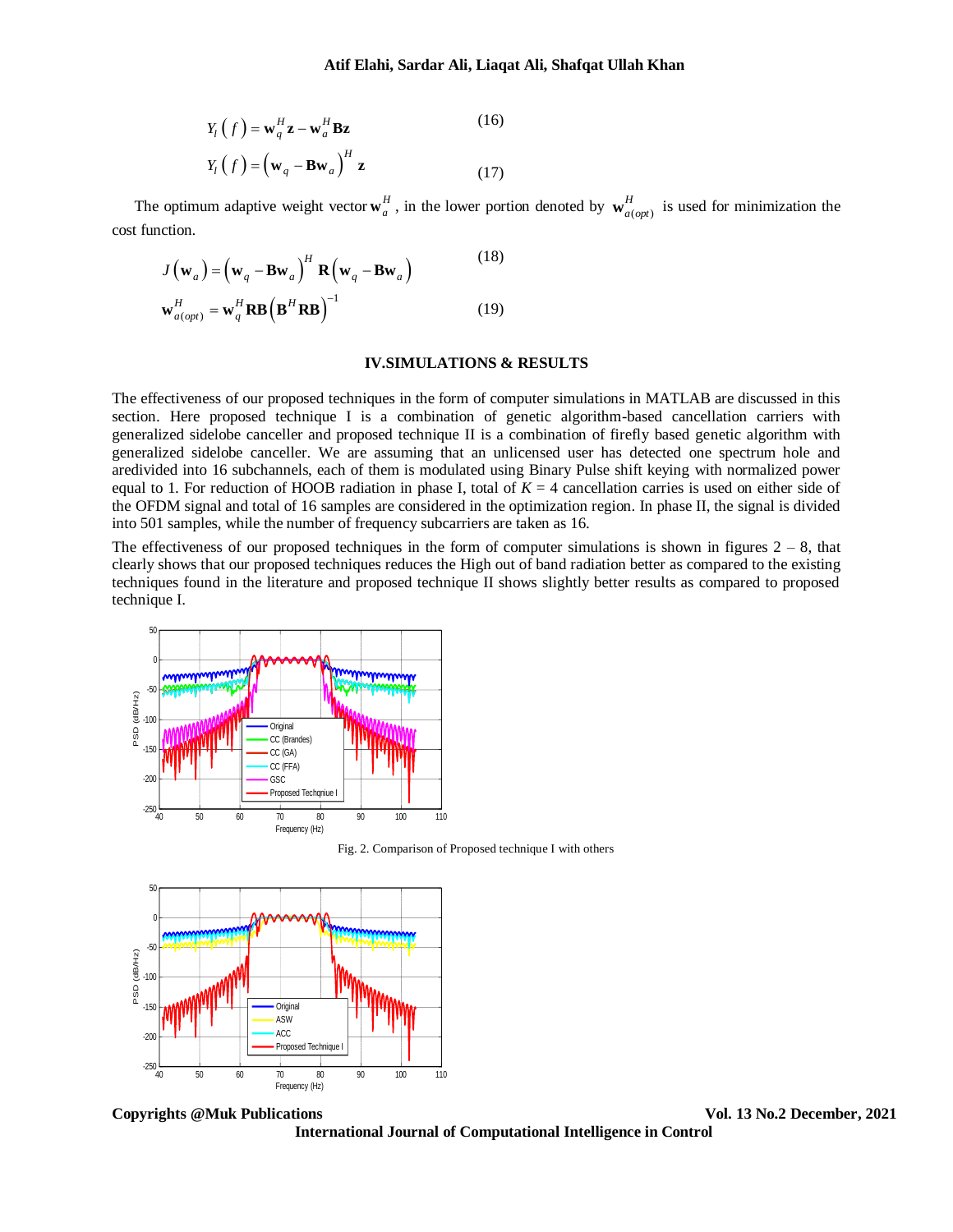# **Efficient High Out of Band Reduction for Cognitive Radio Systems**

Fig. 3 Comparison of Proposed technique I with others



Fig. 4 Comparison of Proposed technique I with others



Fig 5. Comparison of Proposed technique II with others



Fig 6. Comparison of Proposed technique II with others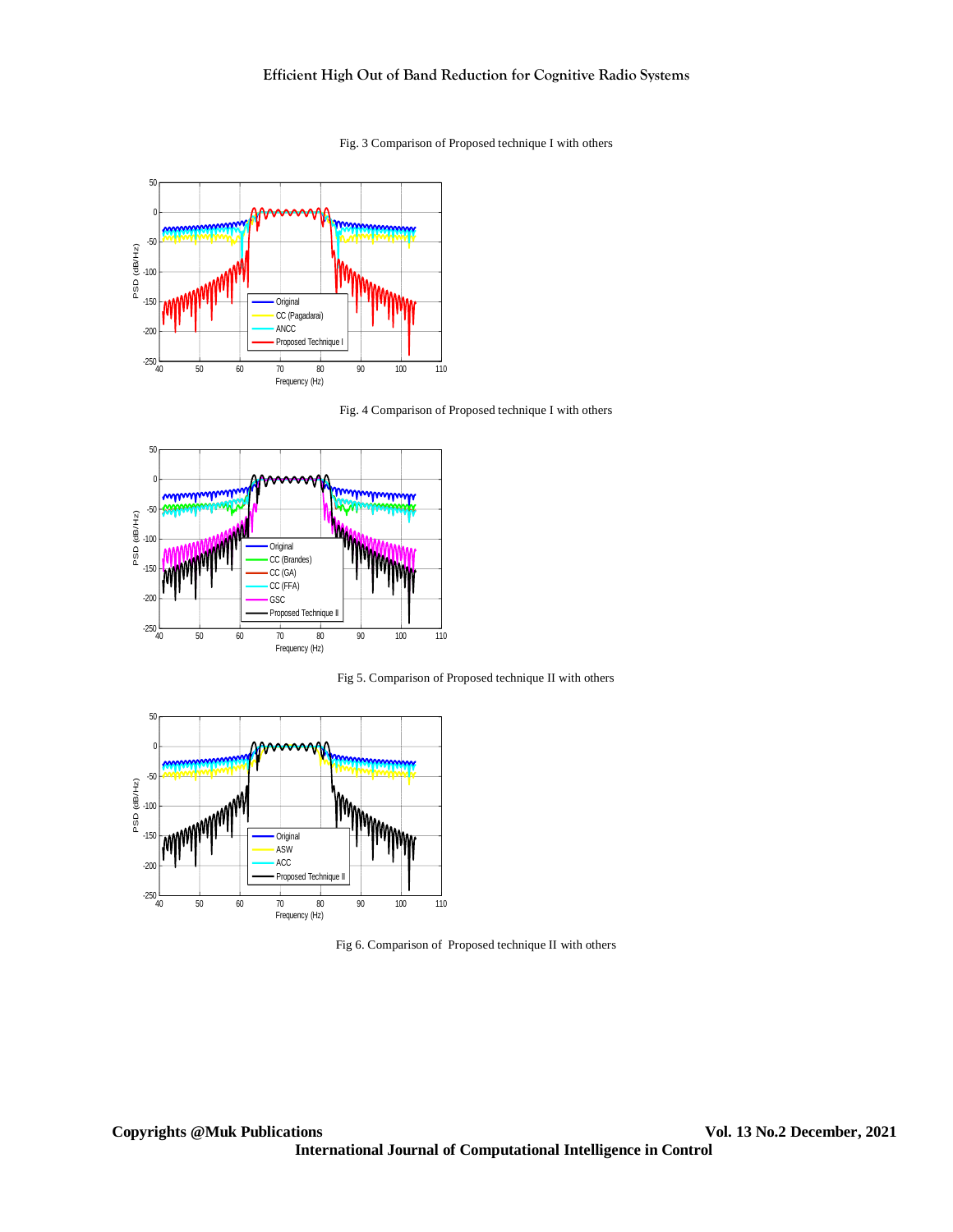

Fig 7. Comparison of Proposed technique II with others

### **V. CONCLUSION**

Generalized structure of orthogonal frequency division multiplexing have been discussed in this paper. It has a capability of implementing any High out of band radiation technique, irrespective of whether one or various techniques are applied.Based on that two hybrid techniques have been proposed for the reduction of High out of band radiation. These techniques works in two phases, In the first phase the radiation is reduced using genetic and firefly algorithm based cancellation carriers, while in the second phase the radiation is further reduced using generalized sidelobe canceller. Computer simulations in MATLAB shows that the proposed techniques reduces the radiation better as compared to the existing technique found in the literature.



Fig 8. Performance comparison of Proposed technique II with existing techniques

#### **REFERENCES**

- [1] S. Haykin, "Cognitive radio: brain-empowered wireless communications," IEEE J. Sel. areas Commun., vol. 23, no. 2, pp. 201–220, 2005.
- [2] I. F. Akyildiz, W.-Y. Lee, M. C. Vuran, and S. Mohanty, "NeXt generation/dynamic spectrum access/cognitive radio wireless networks: a survey," Comput. networks, vol. 50, no. 13, pp. 2127–2159, 2006.
- [3] A. Goldsmith, S. A. Jafar, I. Maric, and S. Srinivasa, "Breaking spectrum gridlock with cognitive radios: An information theoretic perspective," Proc. IEEE, vol. 97, no. 5, pp. 894–914, 2009.
- [4] J. Mitola, V. Bose, B. M. Leiner, T. Turletti, and D. Tennenhouse, "Special issue on software radio," IEEE Commun. Mag, 1995.
- [5] J. Mitola, "Cognitive radio for flexible mobile multimedia communications," in Mobile Multimedia Communications, 1999.(MoMuC'99) 1999 IEEE International Workshop on, 1999, pp. 3–10.
- [6] J. Mitola III and G. Q. Maguire Jr, "Cognitive radio: making software radios more personal," Pers. Commun. IEEE, vol. 6, no. 4, pp. 13–18, 1999.
- [7] B. Farhang-Boroujeny and R. Kempter, "Multicarrier communication techniques for spectrum sensing and communication in cognitive radios," IEEE Commun. Mag., vol. 46, no. 4, pp. 80–85, 2008.
- [8] S. Dikmese, A. Loulou, S. Srinivasan, and M. Renfors, "Spectrum sensing and resource allocation models for enhanced OFDM based

#### **Copyrights @Muk Publications Vol. 13 No.2 December, 2021**

**International Journal of Computational Intelligence in Control**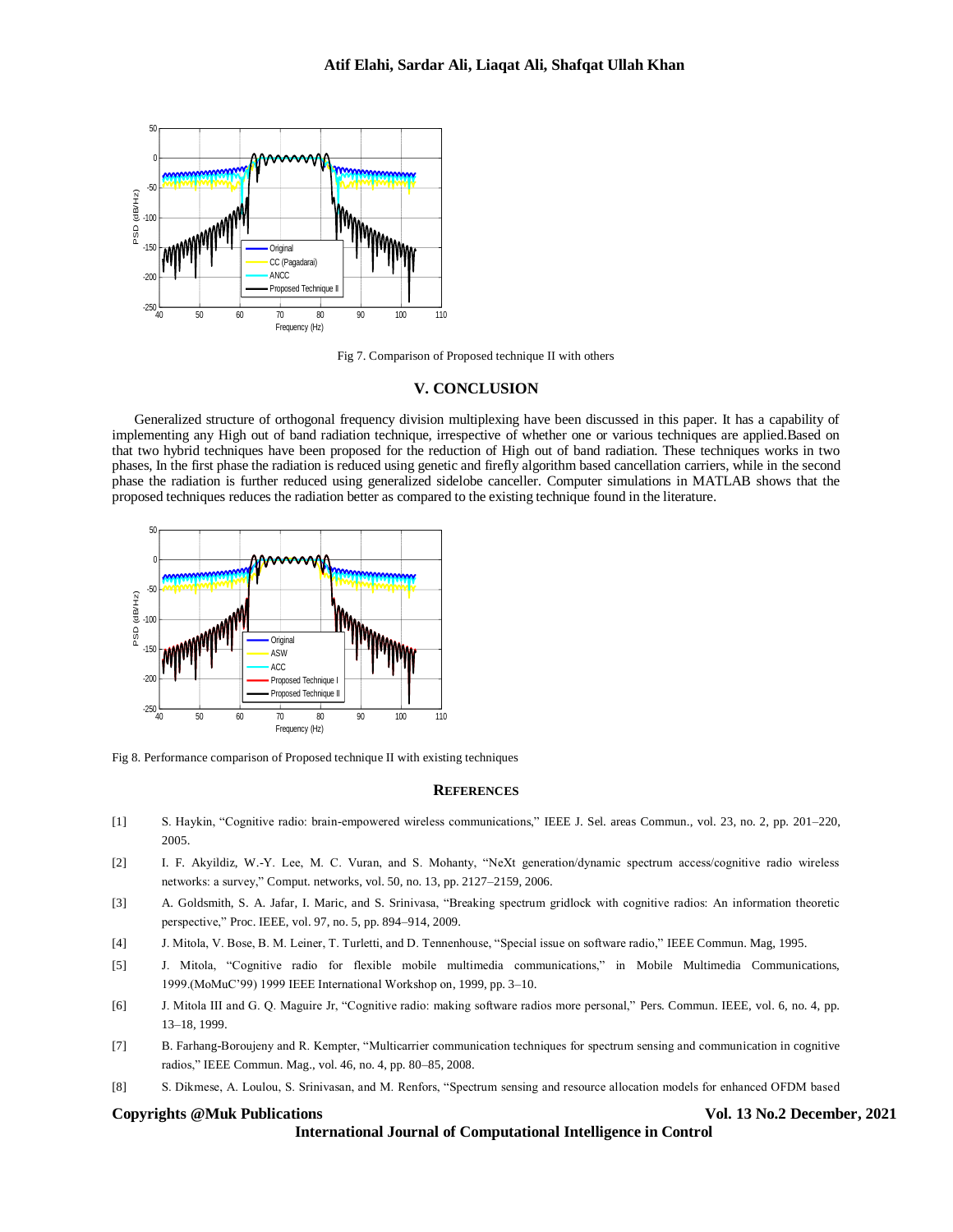cognitive radio," in Cognitive Radio Oriented Wireless Networks and Communications (CROWNCOM), 2014 9th International Conference on, 2014, pp. 360–365.

- [9] J. G. Proakis and M. Salehi, Salehi Digital Communications. New York, NY: McGraw-Hill, 2008.
- [10] A. Vahlin and N. Holte, "Optimal finite duration pulses for OFDM," IEEE Trans. Commun., vol. 44, no. 1, pp. 10–14, 1996.
- [11] A. Selim, I. Macaluso, and L. Doyle, "Efficient sidelobe suppression for OFDM systems using advanced cancellation carriers," in Communications (ICC), 2013 IEEE International Conference on, 2013, pp. 4687–4692.
- [12] F. R. B. Lopes and J. S. G. Panaro, "OFDM sidelobe suppression combining active and null cancellation carriers in the guard bands," in Microwave & Optoelectronics Conference (IMOC), 2013 SBMO/IEEE MTT-S International, 2013, pp. 1–5.
- [13] S. Brandes, I. Cosovic, and M. Schnell, "Sidelobe suppression in OFDM systems by insertion of cancellation carriers," in Vehicular Technology Conference, 2005. VTC-2005-Fall. 2005 IEEE 62nd, 2005, vol. 1, pp. 152–156.
- [14] Z. Yuan, S. Pagadarai, and A. M. Wyglinski, "Cancellation carrier technique using genetic algorithm for OFDM sidelobe suppression," in Military Communications Conference, 2008. MILCOM 2008. IEEE, 2008, pp. 1–5.
- [15] S. Brandes, I. Cosovic, and M. Schnell, "Reduction of out-of-band radiation in OFDM systems by insertion of cancellation carriers," IEEE Commun. Lett., vol. 10, no. 6, pp. 420–422, 2006.
- [16] M. S. El-Saadany, A. F. Shalash, and M. Abdallah, "Revisiting active cancellation carriers for shaping the spectrum of OFDM-based cognitive radios," in Sarnoff Symposium, 2009. SARNOFF'09. IEEE, 2009, pp. 1–5.
- [17] A. Elahi, I. M. Qureshi, F. Zaman, and F. Munir, "Reduction of out of band radiation in non-contiguous OFDM based cognitive radio system using heuristic techniques," J. Inf. Sci. Eng, vol. 32, no. 2, pp. 349–364, 2016.
- [18] I. Cosovic, S. Brandes, and M. Schnell, "Subcarrier weighting: a method for sidelobe suppression in OFDM systems," Commun. Lett. IEEE, vol. 10, no. 6, pp. 444–446, 2006.
- [19] A. Selim and L. Doyle, "Real-time sidelobe suppression for OFDM systems using advanced subcarrier weighting," in Wireless Communications and Networking Conference (WCNC), 2013 IEEE, 2013, pp. 4043–4047.
- [20] S. Das and A. Konar, "Two-dimensional IIR filter design with modern search heuristics: A comparative study," Int. J. Comput. Intell. Appl., vol. 6, no. 3, pp. 329–355, 2006.
- [21] A. Sahin and H. Arslan, "Edge windowing for OFDM based systems," Commun. Lett. IEEE, vol. 15, no. 11, pp. 1208–1211, 2011.
- [22] J. Luo, W. Keusgen, and A. Kortke, "Optimization of time domain windowing and guardband size for cellular OFDM systems," in Vehicular Technology Conference, 2008. VTC 2008-Fall. IEEE 68th, 2008, pp. 1–5.
- [23] J. Van De Beek, "Sculpting the multicarrier spectrum: a novel projection precoder," IEEE Commun. Lett., vol. 13, no. 12, pp. 881–883, 2009.
- [24] X. Zhou, G. Y. Li, and G. Sun, "Multiuser spectral precoding for ofdm-based cognitive radios," in Global Telecommunications Conference (GLOBECOM 2011), 2011 IEEE, 2011, pp. 1–5.
- [25] R. Xu and M. Chen, "A precoding scheme for DFT-based OFDM to suppress sidelobes," IEEE Commun. Lett., vol. 13, no. 10, pp. 776–778, 2009.
- [26] X. Zhou, G. Y. Li, and G. Sun, "Multiuser spectral precoding for OFDM-based cognitive radio systems," IEEE J. Sel. Areas Commun., vol. 31, no. 3, pp. 345–352, 2013.
- [27] Z. You, J. Fang, and I.-T. Lu, "Combination of spectral and SVD precodings for out-of-band leakage suppression," in Systems, Applications and Technology Conference (LISAT), 2013 IEEE Long Island, 2013, pp. 1–6.
- [28] A. Pandey, P. Muneer, and S. M. Sameer, "Two level precoding scheme for out of band radiation reduction in multiuser OFDM based cognitive radio," in 2014 International Conference on Signal Processing and Communications (SPCOM), 2014, pp. 1–5.
- [29] I. Cosovic and T. Mazzoni, "Suppression of sidelobes in OFDM systems by multiple‐choice sequences," Eur. Trans. Telecommun., vol. 17, no. 6, pp. 623–630, 2006.
- [30] S. Pagadarai, R. Rajbanshi, A. M. Wyglinski, and G. J. Minden, "Sidelobe suppression for OFDM-based cognitive radios using constellation expansion," in Wireless Communications and Networking Conference, 2008. WCNC 2008. IEEE, 2008, pp. 888–893.
- [31] D. Li, X. Dai, and H. Zhang, "Sidelobe suppression in NC-OFDM systems using constellation adjustment," Commun. Lett. IEEE, vol. 13, no. 5, pp. 327–329, 2009.
- [32] A. Elahi, I. M. Qureshi, M. Atif, and N. Gul, "Interference reduction in Cognitive radio networks using Genetic and Firefly Algorithms," in Communication, Computing and Digital Systems (C-CODE), International Conference on, 2017, pp. 96–100.
- [33] A. Elahi, I. M. Qureshi, Z. U. Khan, and F. Zaman, "Sidelobe Reduction in Non-Contiguous OFDM-Based Cognitive Radio Systems

#### **Copyrights @Muk Publications Vol. 13 No.2 December, 2021**

**International Journal of Computational Intelligence in Control**